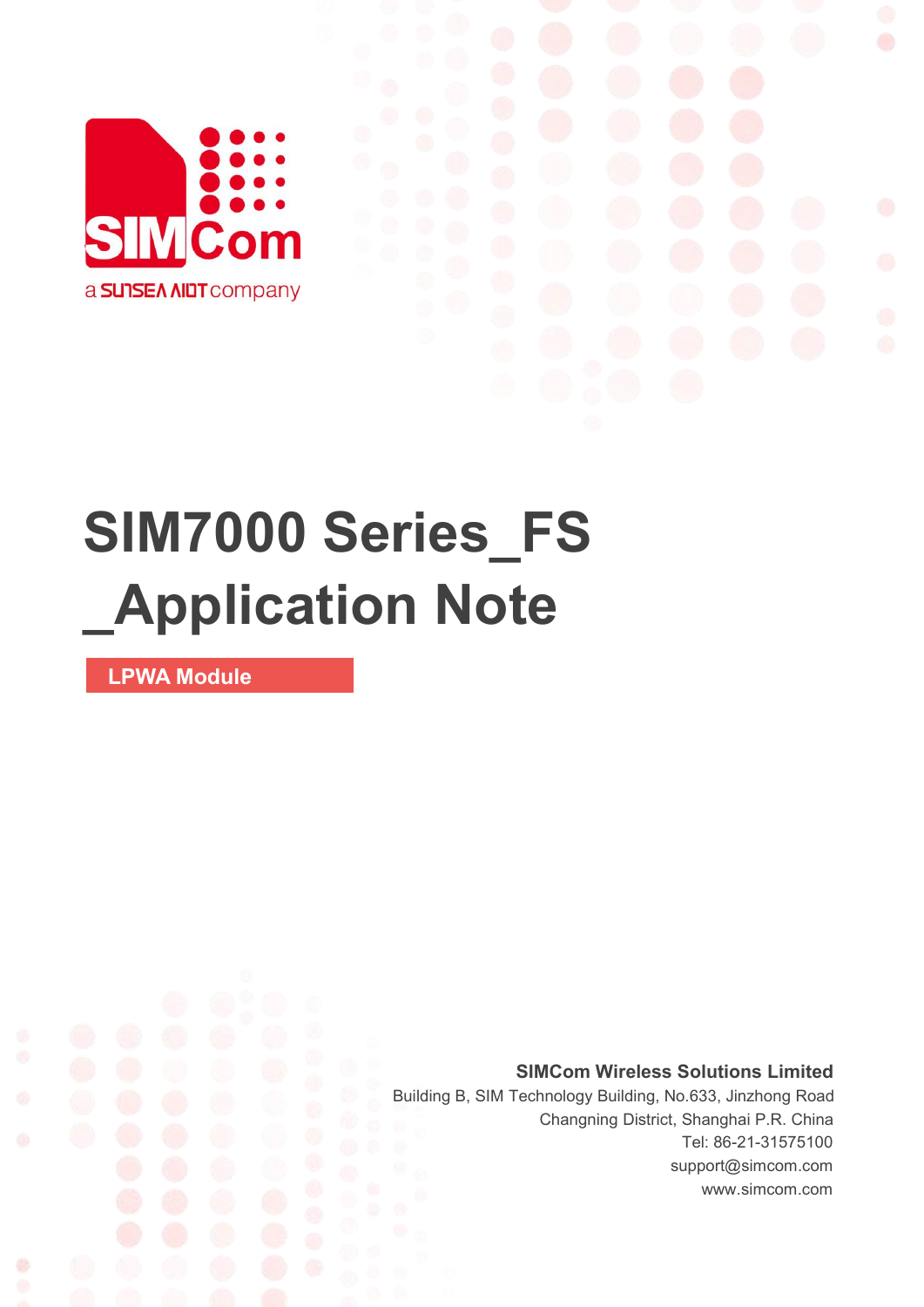

| Document Title:   | SIM7000 Series_FS_Application Note |  |
|-------------------|------------------------------------|--|
| <b>Version: \</b> | 1 () 1                             |  |
|                   | <sup>ንበንበ በ7 28</sup>              |  |
|                   |                                    |  |

#### **GENERAL NOTES**

SIMCOM OFFERS THIS INFORMATION AS A SERVICE TO ITS CUSTOMERS, TO SUPPORT APPLICATION AND ENGINEERING EFFORTS THAT USE THE PRODUCTS DESIGNED BY SIMCOM. THE INFORMATION PROVIDED IS BASED UPON REQUIREMENTS SPECIFICALLY PROVIDED TO SIMCOM BY THE CUSTOMERS. SIMCOM HAS NOT UNDERTAKEN ANY INDEPENDENT SEARCH FOR ADDITIONAL RELEVANT INFORMATION, INCLUDING ANY INFORMATION THAT MAY BE IN THE CUSTOMER'S POSSESSION. FURTHERMORE, SYSTEM VALIDATION OF THIS PRODUCT DESIGNED BY SIMCOM WITHIN A LARGER ELECTRONIC SYSTEM REMAINS THE RESPONSIBILITY OF THE CUSTOMER OR THE CUSTOMER'S SYSTEM INTEGRATOR. ALL SPECIFICATIONS SUPPLIED HEREIN ARE SUBJECT TO CHANGE.

#### **COPYRIGHT**

THIS DOCUMENT CONTAINS PROPRIETARY TECHNICAL INFORMATION WHICH IS THE PROPERTY OF SIMCOM WIRELESS SOLUTIONS LIMITED COPYING, TO OTHERS AND USING THIS DOCUMENT, ARE FORBIDDEN WITHOUT EXPRESS AUTHORITY BY SIMCOM. OFFENDERS ARE LIABLE TO THE PAYMENT OF INDEMNIFICATIONS. ALL RIGHTS RESERVED BY SIMCOM IN THE PROPRIETARY TECHNICAL INFORMATION , INCLUDING BUT NOT LIMITED TO REGISTRATION GRANTING OF A PATENT , A UTILITY MODEL OR DESIGN. ALL SPECIFICATION SUPPLIED HEREIN ARE SUBJECT TO CHANGE WITHOUT NOTICE AT ANY TIME.

#### **SIMCom Wireless Solutions Limited**

Building B, SIM Technology Building, No.633 Jinzhong Road, Changning District, Shanghai P.R. China Tel: +86 21 31575100 Email: [simcom@simcom.com](mailto:simcom@simcom.com)

### **For more information, please visit:**

<https://www.simcom.com/download/list-863-en.html>

**For technical support, or to report documentation errors, please visit:** https://www.simcom.com/ask/ or email to: [support@simcom.com](mailto:support@simcom.com)

*Copyright © 2020 SIMCom Wireless Solutions Limited All Rights Reserved.*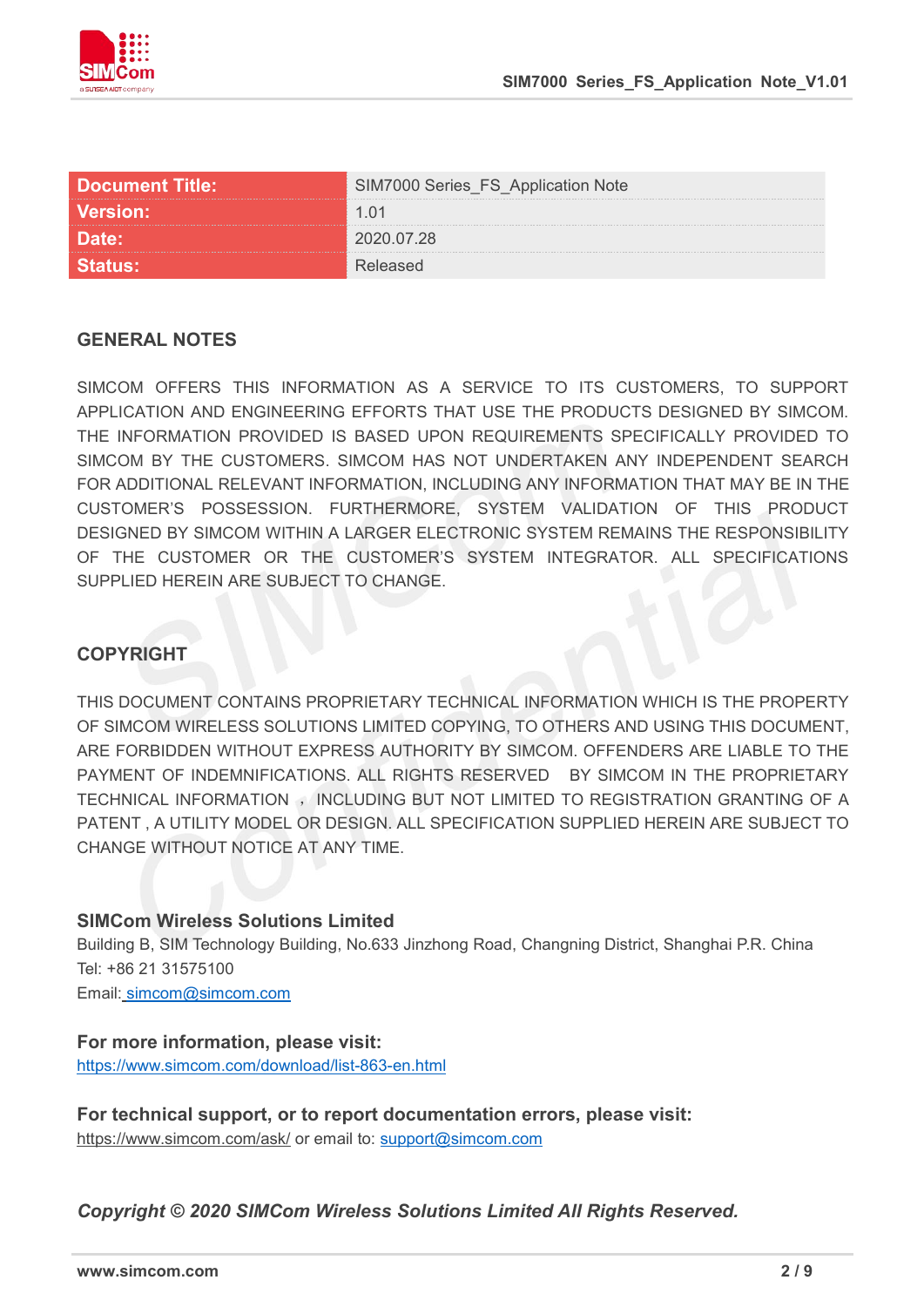

## **About Document**

#### **Version History**

| <b>Version</b> Date |                       | <b>Owner</b>                            | ∟What is new <sup>।</sup> |
|---------------------|-----------------------|-----------------------------------------|---------------------------|
| V1.00               |                       | 2019.09.02 Xiangning.Meng First Release |                           |
| V1.01               | 2020.07.28 Wenjie.Lai |                                         |                           |

#### **Scope**

#### **This document applies to the following products**

| <b>Name</b>                            | <b>Type</b>                         | Size(mm) | <b>Comments</b> |
|----------------------------------------|-------------------------------------|----------|-----------------|
|                                        | SIM7000E/C/A/G   Cat-M1(/NB1/EGPRS) | 24*24    |                 |
| <b>SIM7000E-N</b><br><b>SIM7000C-N</b> | N <sub>B</sub> 1                    | 24*24    |                 |
|                                        |                                     |          |                 |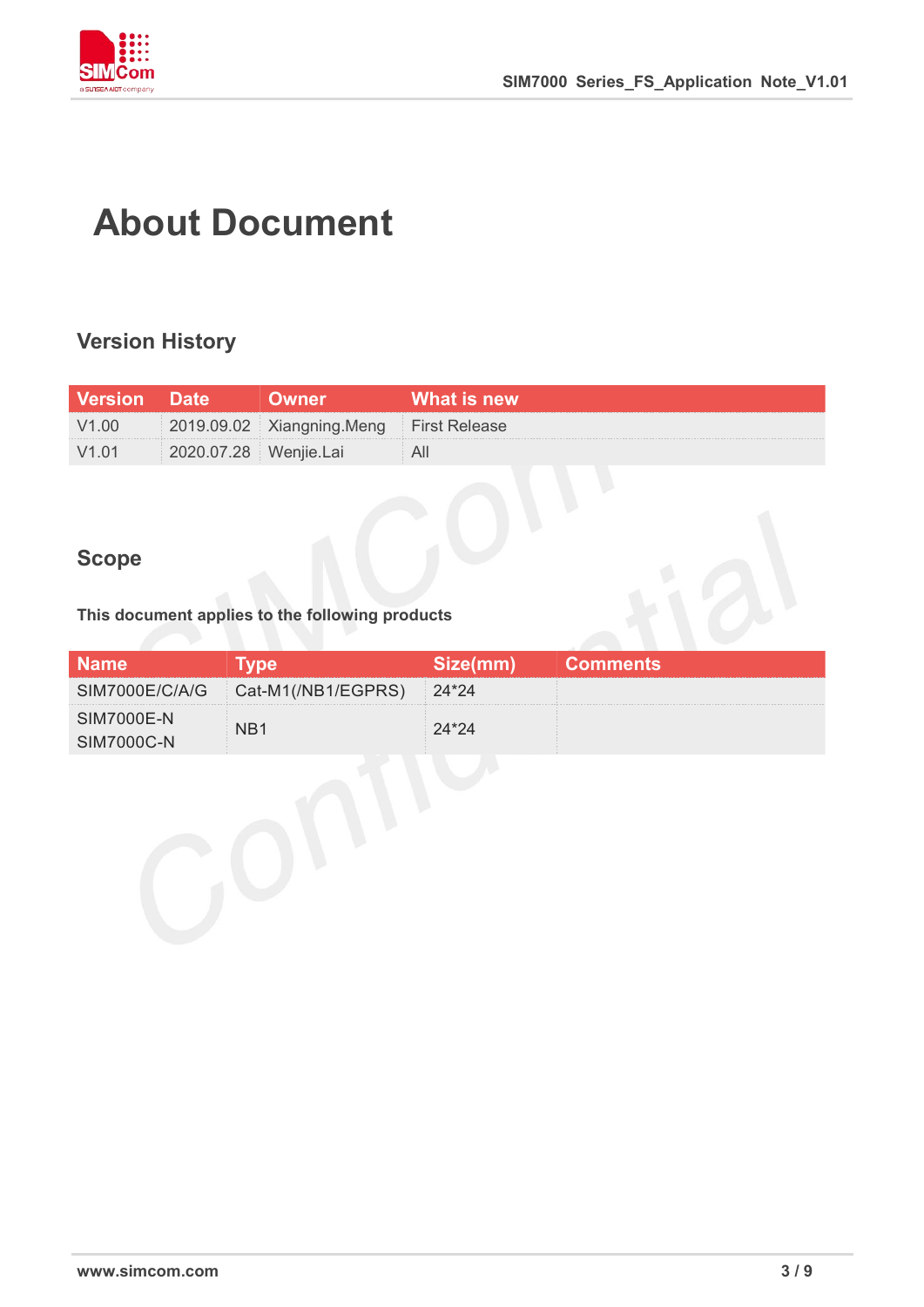

## **Contents**

| 1              |     |  |
|----------------|-----|--|
|                | 1.1 |  |
|                | 1.2 |  |
|                | 1.3 |  |
| $\overline{2}$ |     |  |
| 3              |     |  |
|                | 3.1 |  |
|                | 3.2 |  |
|                | 3.3 |  |
|                | 3.4 |  |
|                | 3.5 |  |
|                |     |  |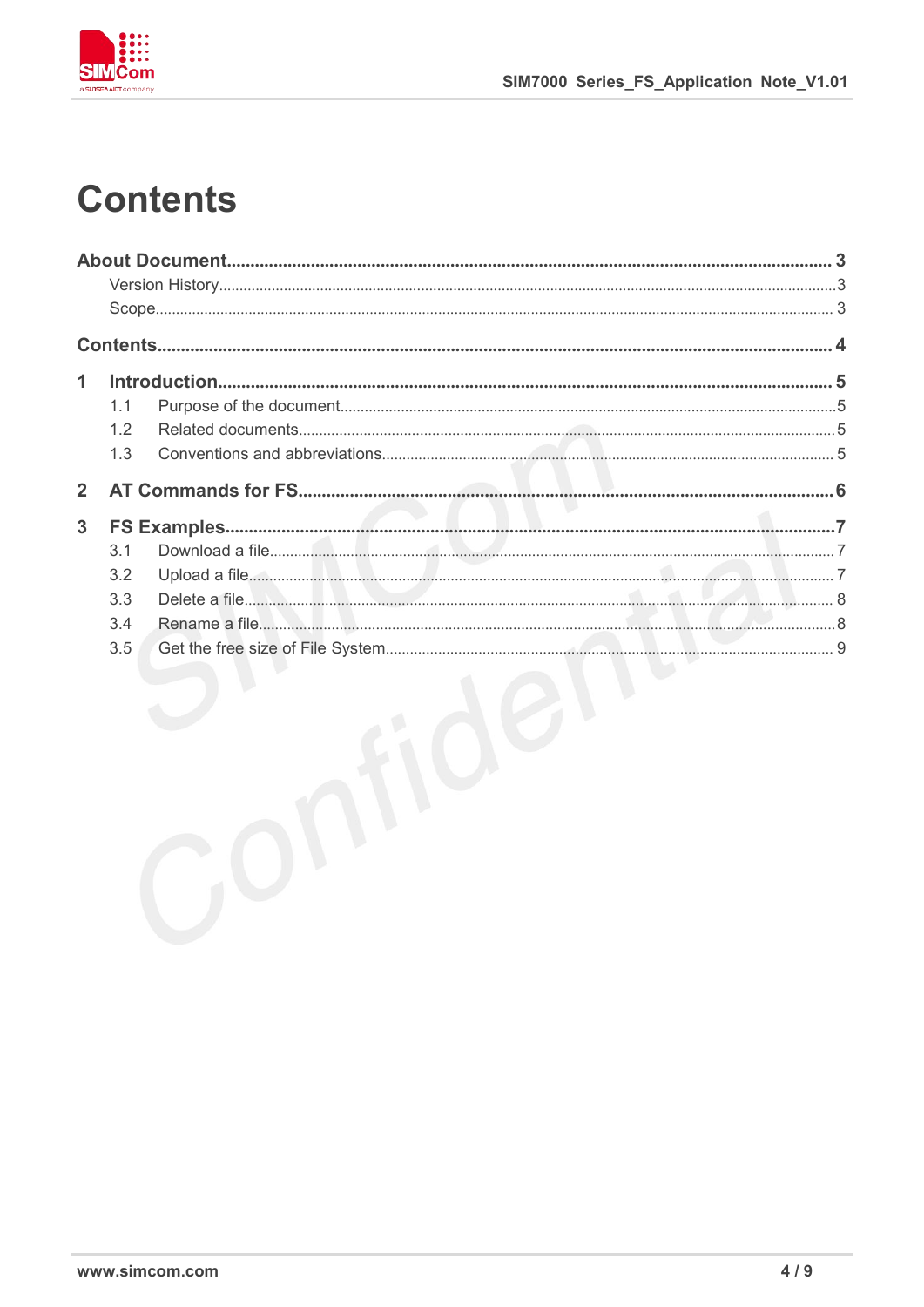

### **1 Introduction**

#### **1.1 Purpose of the document**

Based on module AT command manual, this document will introduce FS application process.

Developers could understand and develop application quickly and efficiently based on this document.

#### **1.2 Related documents**

[1] SIM7000 Series\_AT Command Manual

#### **1.3 Conventions and abbreviations**

In this document, the GSM engines are referred to as following term:

- ME (Mobile Equipment);
- MS (Mobile Station);
- TA (Terminal Adapter);
- DCE (Data Communication Equipment) or facsimile DCE (FAX modem, FAX board);

In application, controlling device controls the GSM engine by sending AT Command via its serial interface. The controlling device at the other end of the serial line is referred to as following term:

- **•** TE (Terminal Equipment);
- DTE (Data Terminal Equipment) or plainly "the application" which is running on an embedded system;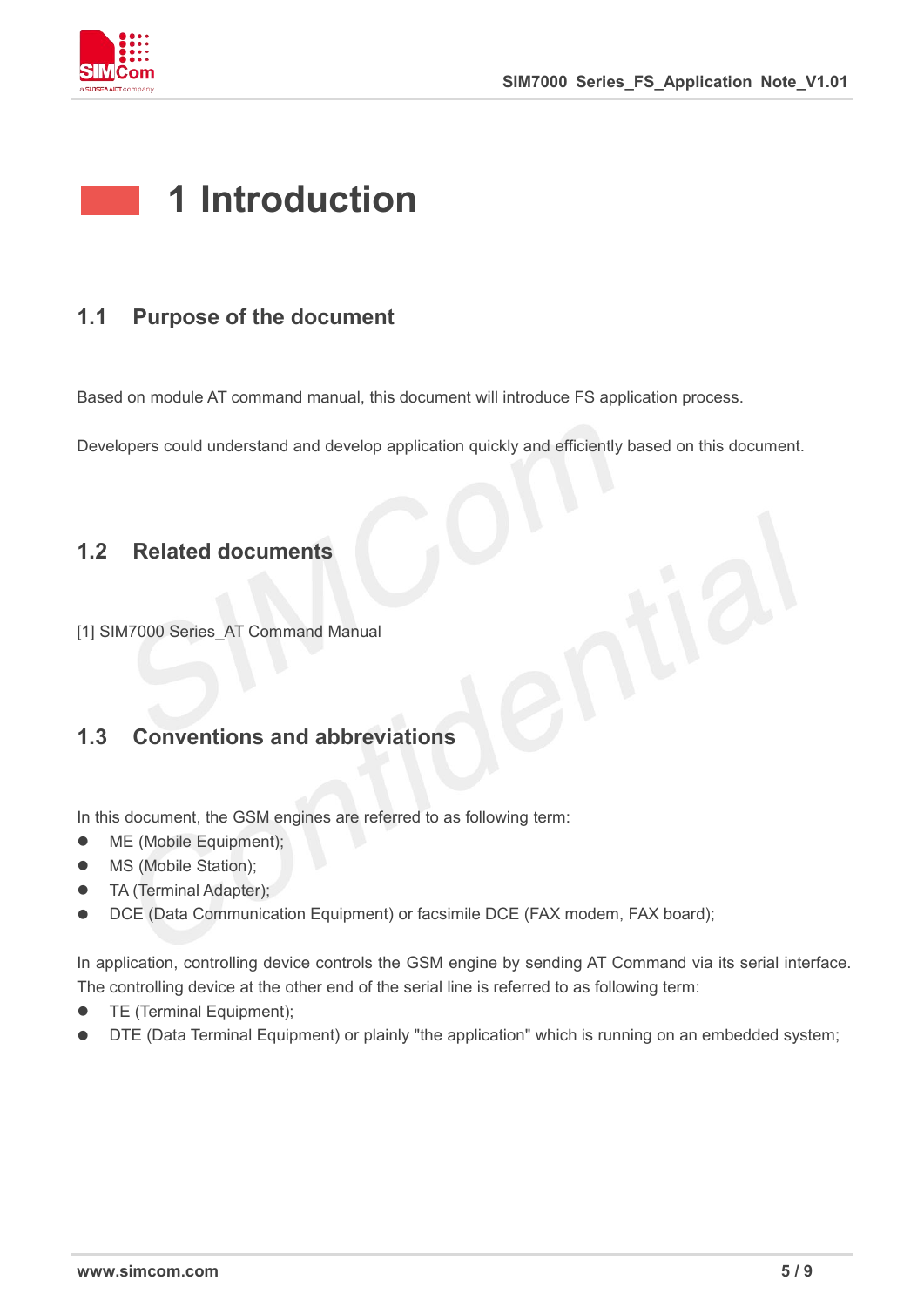

### **2 AT Commands for FS**

| <b>Command</b>     | <b>Description</b>                                  |
|--------------------|-----------------------------------------------------|
| <b>AT+CFSINIT</b>  | Initialize the file system AT command               |
| <b>AT+CFSWFILE</b> | Write File to the Flash Buffer Allocated by CFSINIT |
| <b>AT+CFSRFILE</b> | Read File from Flash                                |
| <b>AT+CFSDFILE</b> | Delete the File from the Flash                      |
| <b>AT+CFSGFIS</b>  | <b>Get File Size</b>                                |
| <b>AT+CFSREN</b>   | Rename a file                                       |
| <b>AT+CFSGFRS</b>  | Get the size of File System                         |
| <b>AT+CFSTERM</b>  | Free the Flash Buffer Allocated by CFSINIT          |

For detail information, please refer to "SIM7000 Series\_AT Command Manual".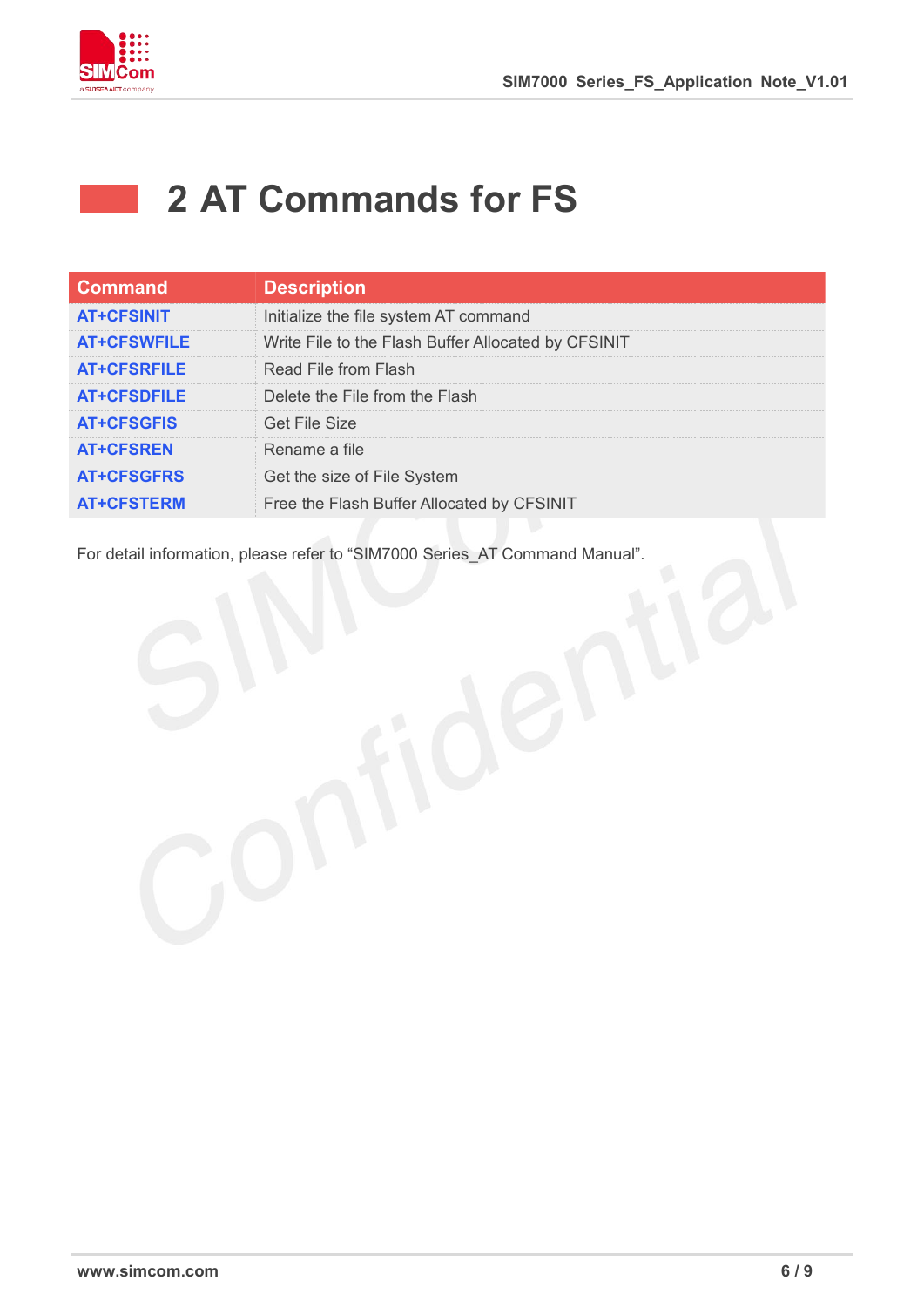

### **3 FS Examples**

#### **3.1 Download a file**

**//Download Examples**

| <b>AT+CFSINIT</b>                   | //Allocate the data buffer.                            |
|-------------------------------------|--------------------------------------------------------|
| <b>OK</b>                           |                                                        |
| AT+CFSWFILE=0,"001.txt",0,100,10000 | //Set file parameters and get ready to write the       |
|                                     | data to the beginning to the end of the file "001.txt" |
|                                     | in /custapp/ folder, which size is 100 bytes.          |
| <b>DOWNLOAD</b>                     | //It is ready to receive data from UART, and DCD       |
|                                     | has been set to low.                                   |
| $\sim 100$                          | //Begin to download data to UART. "" means             |
| <b>OK</b>                           | data. "OK" means data transfer is finished and         |
|                                     | DCD is set to high.                                    |
| AT+CFSGFIS=0,"001.txt"              | //Get the txt file size.                               |
| +CFSGFIS: 100                       | //The file size is 100 bytes.                          |
| <b>OK</b>                           |                                                        |
| <b>AT+CFSTERM</b>                   | //Free the data buffer.                                |
| <b>OK</b>                           |                                                        |

#### **3.2 Upload a file**

| //Upload Examples               |                                                        |
|---------------------------------|--------------------------------------------------------|
| <b>AT+CFSINIT</b>               | //Allocate the data buffer.                            |
| OK                              |                                                        |
| AT+CFSRFILE=0,"001.txt",0,100,0 | //Set file parameters and get ready to read the data   |
|                                 | from the beginning to the end of the file "001.txt" in |
|                                 | /custapp/ folder, which size is 100 bytes.             |
| $\sim$ $\sim$ $\sim$            | //Begin to received data from UART. "" means           |
| OK                              | data. "OK" means data transfer is finished and         |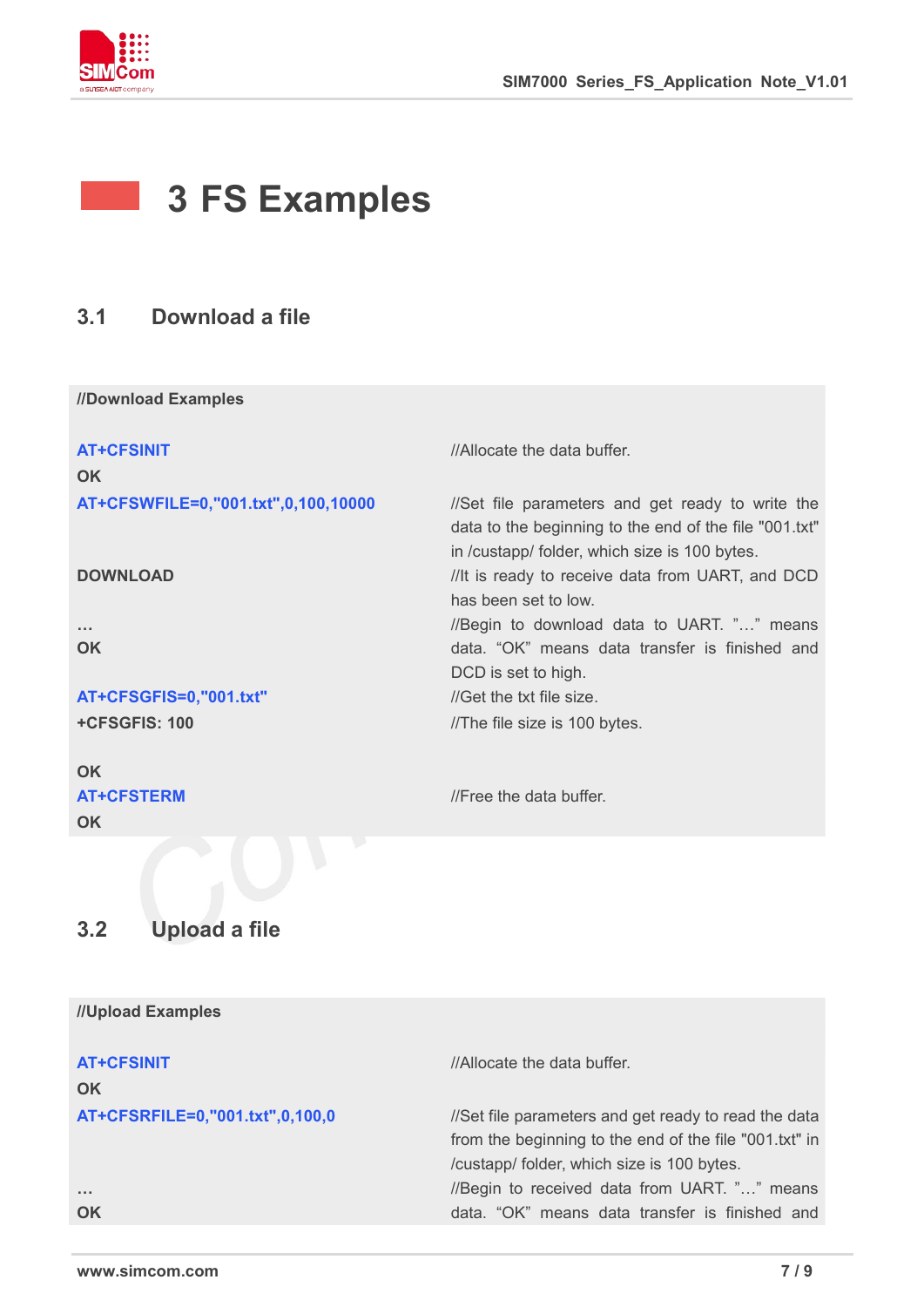

#### AT+CFSGFIS=0,"001.txt" //Get the txt file size.

**+CFSGFIS: 100**

**OK OK** DCD is set to high. //The file size is 100 bytes.

**AT+CFSTERM** *//Free the data buffer.* 

#### **3.3 Delete a file**

Delete the file "001.txt" from the module flash.

**//Delete file Examples**

| <b>AT+CFSINIT</b>                    | //Allocate the data buffer.                      |
|--------------------------------------|--------------------------------------------------|
| <b>OK</b><br>AT+CFSDFILE=0,"001.txt" | //Delete the file "001.txt" in /custapp/ folder. |
| <b>OK</b><br><b>AT+CFSTERM</b>       | //Free the data buffer.                          |
| OK                                   |                                                  |
| 3.4<br>Rename a file                 |                                                  |

Rename the AMR file "001.txt" as "002.txt".

| //Rename file Examples          |                                           |
|---------------------------------|-------------------------------------------|
| <b>AT+CFSINIT</b>               | //Allocate the data buffer.               |
| <b>OK</b>                       |                                           |
| AT+CFSREN=0,"001.txt","002.txt" | //Rename the file "001.txt" to "002.txt". |
| <b>OK</b>                       |                                           |
| <b>AT+CFSTERM</b>               | //Free the data buffer.                   |
| <b>OK</b>                       |                                           |